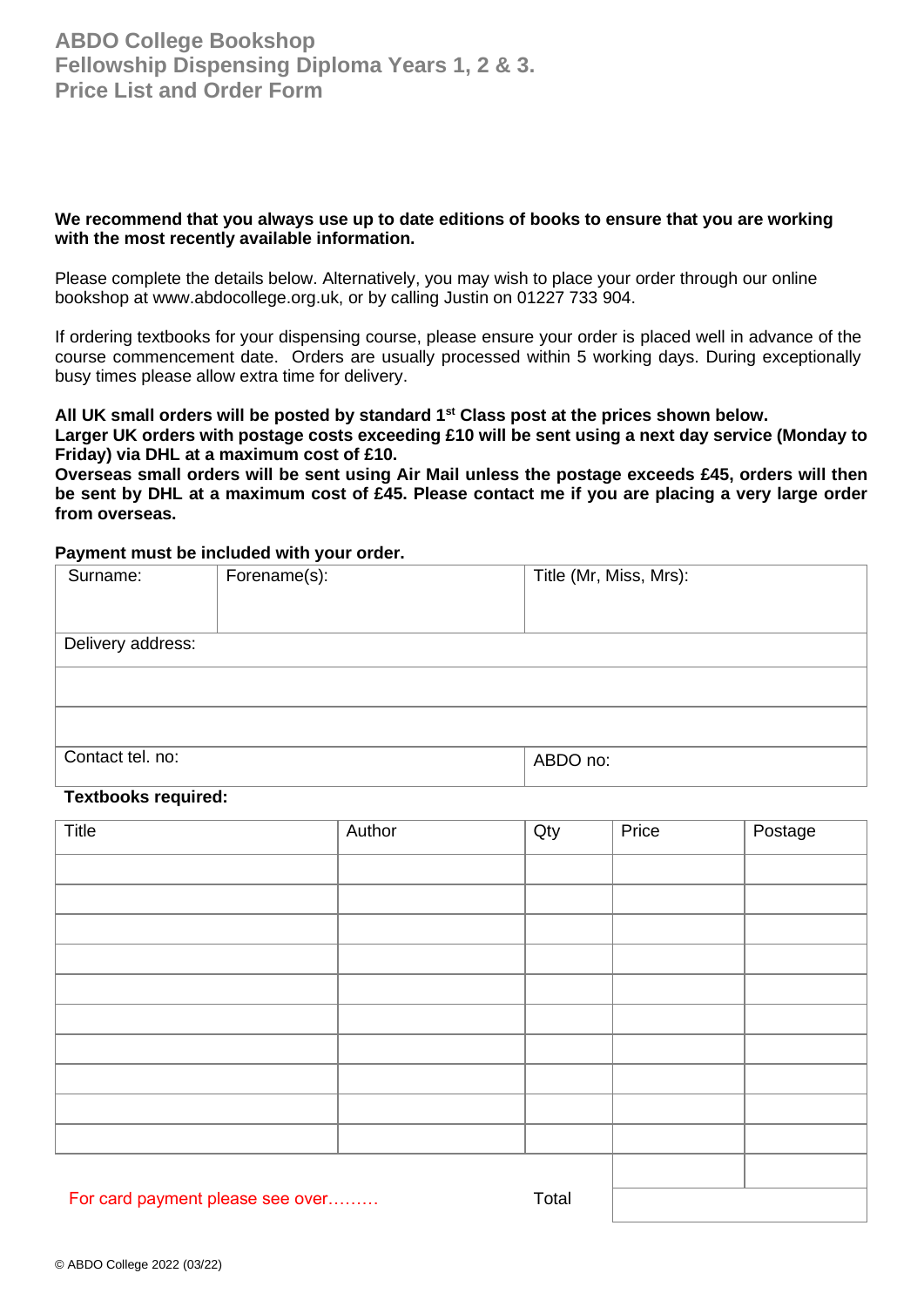## **ABDO College Bookshop Fellowship Dispensing Diploma Years 1, 2 & 3. Price List and Order Form**

| Please debit my<br>account for the total<br>amount of: | £                                         |
|--------------------------------------------------------|-------------------------------------------|
| Card number:                                           |                                           |
| Type of card:                                          | Access / Visa / MasterCard / Maestro only |
| Start date:                                            |                                           |
| Expiry date:                                           |                                           |
| Security code:                                         |                                           |
|                                                        |                                           |
| Address of card<br>holder:                             |                                           |
|                                                        |                                           |
| Name as on card:                                       |                                           |
| Signature of card<br>holder:                           |                                           |
| Email address for<br>payment receipt                   |                                           |
| Date:                                                  |                                           |

Please send all postal orders to: ABDO College Bookshop Godmersham Park, Godmersham Canterbury, Kent CT4 7DT

T: 01227 733 904 F: 01227 733 900 E: bookshop@abdocollege.org.uk W: www.abdocollege.org.uk/bookshop